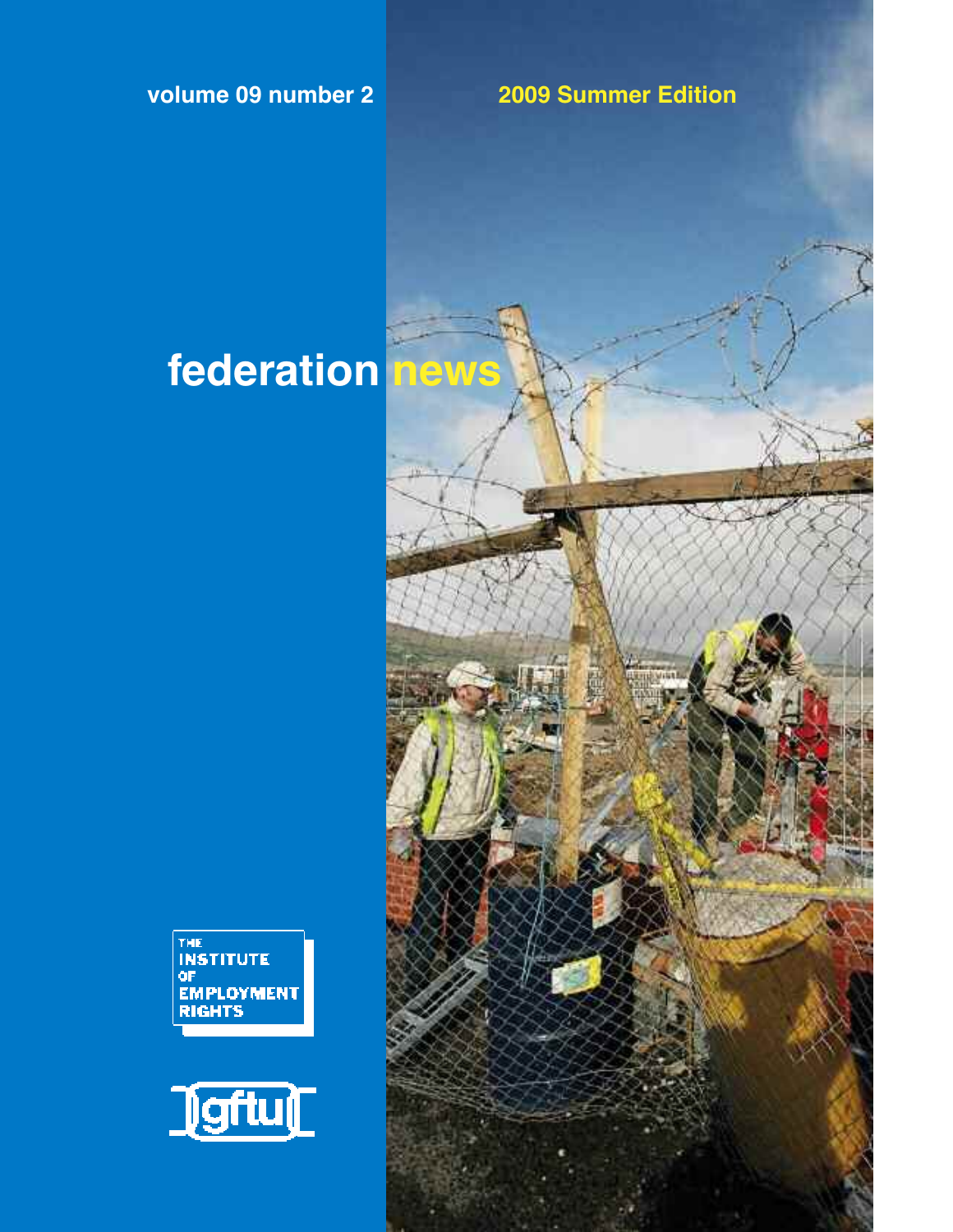### FEDERATION NEWS GFTU/IER

The Institute of Employment Rights The People's Centre 50-54 Mount Pleasant Liverpool L3 5SD tel: 0151 702 6925 fax: 0151 702 6935 email office@ier.org.uk www.ier.org.uk

General Federation of Trade Unions 4th Floor Headland House 308/312 Grays Inn Road London WC1X 8DP 020 7520 8340 (24hrs) fax 020 7520 8350 email gftuhq@gftu.org.uk www.gftu.org.uk

The Institute of Employment Rights was launched in 1989. As a labour law 'think tank', supported by the trade union movement, its purpose is to provide research, ideas and detailed argument. In 1994 the Institute was granted charitable status.

The results of the work of the Institute are published in papers and booklets and developed at conferences and seminars. Our aim is to provide the tools of analysis and debate for the trade union movement in the area of labour law.

The General Federation of Trade Unions was founded in 1899. It provides services and benefits, mainly in the fields of education and research, to affiliated unions. The education work of the Federation is administered through an Educational Trust, which was established in 1971. *Federation News* is a series of short articles in the subject areas of labour law, labour economics and industrial relations, which are of interest to industrial relations practitioners and students.

We welcome the submission of articles for consideration for publication in future editions. Please send articles to the Institute of Employment Rights at the above address or electronically to cad@ier.org.uk.

The views expressed in *Federation News* do not represent the collective views of the Institute of Employment Rights or of the GFTU, but only the views of the authors. The responsibility of the Institute and the GFTU is limited to approving this publication as worthy of consideration within the labour movement.

> **Editor** Michael Bradley

Executive Editors for this edition Steve Gibbons and Carolyn Jones

#### Advisory Editorial Board

John Bell Richard Beresford Stephen Cavalier Bill Dewhurst Rosie Eagleson Keith Ewing John Fray Dan Gallin John Hendy Judith Jackson Carolyn Jones Aileen McColgan Doug Nicholls Roger Seifert Dave Spooner Roger Welch Frank Wilkinson

ISSN 0014 9411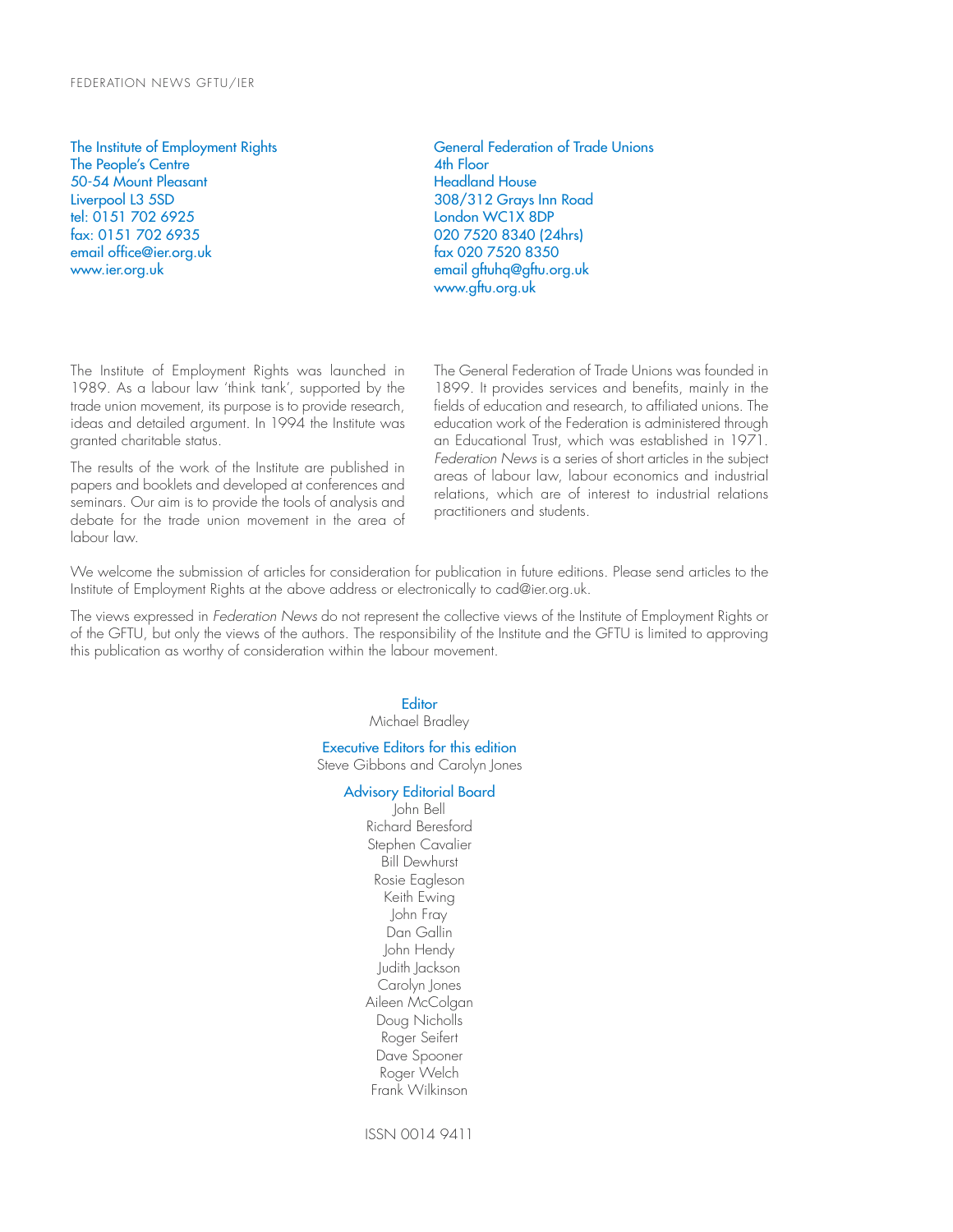### **Contents**

| Editorial: Issues of Enforcement                                                               | Steve Gibbons   | $\overline{2}$      |
|------------------------------------------------------------------------------------------------|-----------------|---------------------|
| The Government must act to protect our<br>collective agreements                                | KD Ewing        | $\overline{4}$      |
| Trade Unions as Litigators:<br>Devising Trade Union Legal Services<br>for the Future           | Georgina Hirsch | 6                   |
| Equal Pay: Managing Individual<br>Rights and Collective Aspirations                            | Bronwyn McKenna | $\circ$             |
| Effective enforcement of employment<br>rights for vulnerable workers                           | Alison Balchin  | 12                  |
| IER events catalogue                                                                           |                 | Centre Page Pullout |
| Enforcing the unenforceable:<br>working with migrants and other<br>disenfranchised communities | Sonia McKay     | 15                  |
| Construction: A licence to kill?                                                               | Alan Ritchie    | 17                  |
| Regulating the rogues: we've only just begun                                                   | Jack Dromey     | 19                  |
| Enforcement Issues: Lessons from health and safety?                                            | Phil James      | 21                  |
| Enforcing the National Minimum Wage -<br>lessons for other employment rights                   | Bob Simpson     | 23                  |
| Resolving individual employment disputes at work -<br>the new regime                           | Keith Mizon     | 25                  |
| Time for a labour inspectorate?                                                                | Steve Gibbons   | 27                  |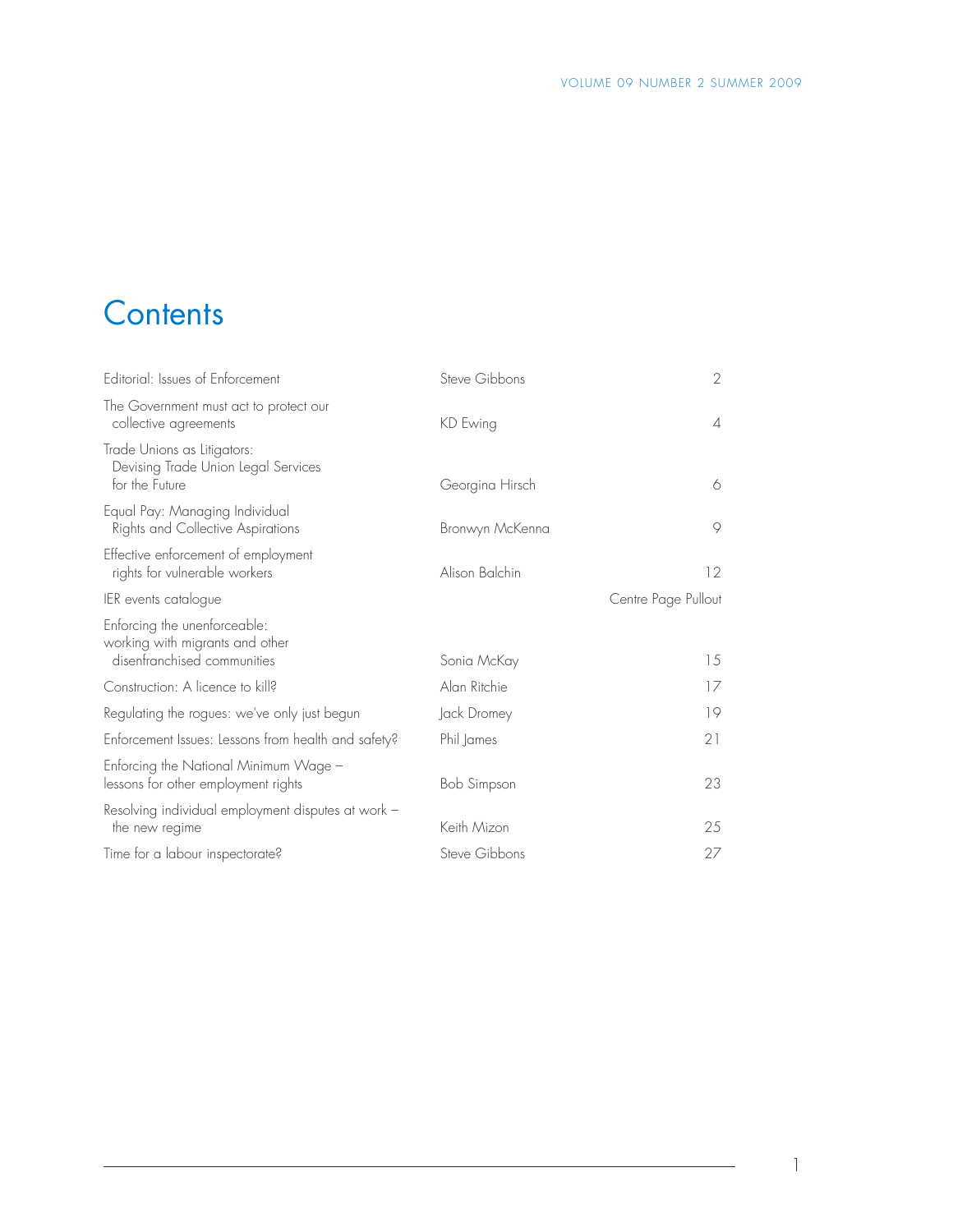### FEDERATION NEWS GFTU/IER



All the labour rights in the world are nothing unless they are enforced properly. Without some kind of device or actor to support workers achieving their rights, they just become paper tigers. This is not to say that there is one simple means of enforcing rights, rather there is a mix ranging from collective enforcement through trade union action and collective bargaining, which in an ideal world is both the simplest and most effective, through to employment tribunals and emerging methods to promote the rights of otherwise marginalised and 'hard to reach' workers.

The aim of this edition of Federation News is to provide some insight into both the challenges to enforcement of both individual and trade union rights, but also to look at some potential ways forward. Key questions when looking at the enforcement of labour rights include the freeing of trade unions to protect the rights of not just their members, but those working for subcontractors working at unionised worksites or on a sectoral basis; the need for a strategic balance between litigation and collective pursuit of the best deal for workers; the importance of considering new enforcement mechanisms in relation to the most vulnerable ;and the possibilities of creating unified and proactive institutional enforcement bodies.

### Collective action to defend rights

One of the most crucial challenges faced by trade unions in enforcing the rights of workers over and above statutory minima is that posed by the decisions of the ECJ in Viking and Laval, and subsequent decisions, which restrict the rights of both trade unions and public authorities to take action to support decent wage levels. This came to a head recently in relation to the Lindsey Oil dispute. Professor Keith Ewing puts forward some clear practical solutions, notable fast and clear domestic legislation to implement the Posted Workers Directive and avoid the problems created by Viking and Laval. A clear legislative call which needs to be implemented before the forthcoming election.

## Editorial: Issues of Enforcement

Unions do not always find it easy to marry their role as a collective political organisation with that of supporting individual enforcement of employment rights. This places the role of trade union legal services in focus. Georgina Hirsch suggests that litigation should not be the only role for trade union legal services. Looking to lessons from the USA, she suggests that a strategic approach to litigation, and a litigation minded approach to industrial legal advice, can together help defend and enhance the power of trade unions to fight for their members.

During litigation tensions can arise when balancing the aspirations of individuals for an immediate solution and compensation and the collective pursuit of rights. This is put in stark light by Bronwyn McKenna's explanation of the issues that have arisen in relation to UNISON's campaign for equal pay on behalf of its members and the Courts' views on the appropriateness of a collective rather than litigation approach to unpicking the complexities of gender equality in public sector pay.

### Protecting the most vulnerable, new enforcement challenges

The TUC's Commission on Vulnerable Employment (COVE) has come up with some very clear recommendations on enforcement, as a means of trying to ensure that vulnerable workers are better treated. These include the extension of licencing along the lines of the Gangmasters Licencing Authority to not only construction, but the whole agency sector; equal rights for agency workers; changes to the enforcement of tribunal awards; more resources for enforcement agencies; review of immigration rules which can lead to conditions for exploitation and an urgent review of employment status. Such steps are urgently required, as Alison Balchin notes "The extent of exploitative treatment uncovered by CoVE was shocking, taking place in a legal framework that fails to prevent exploitation. This analysis is reinforced by Sonia McKay, who points out the plight of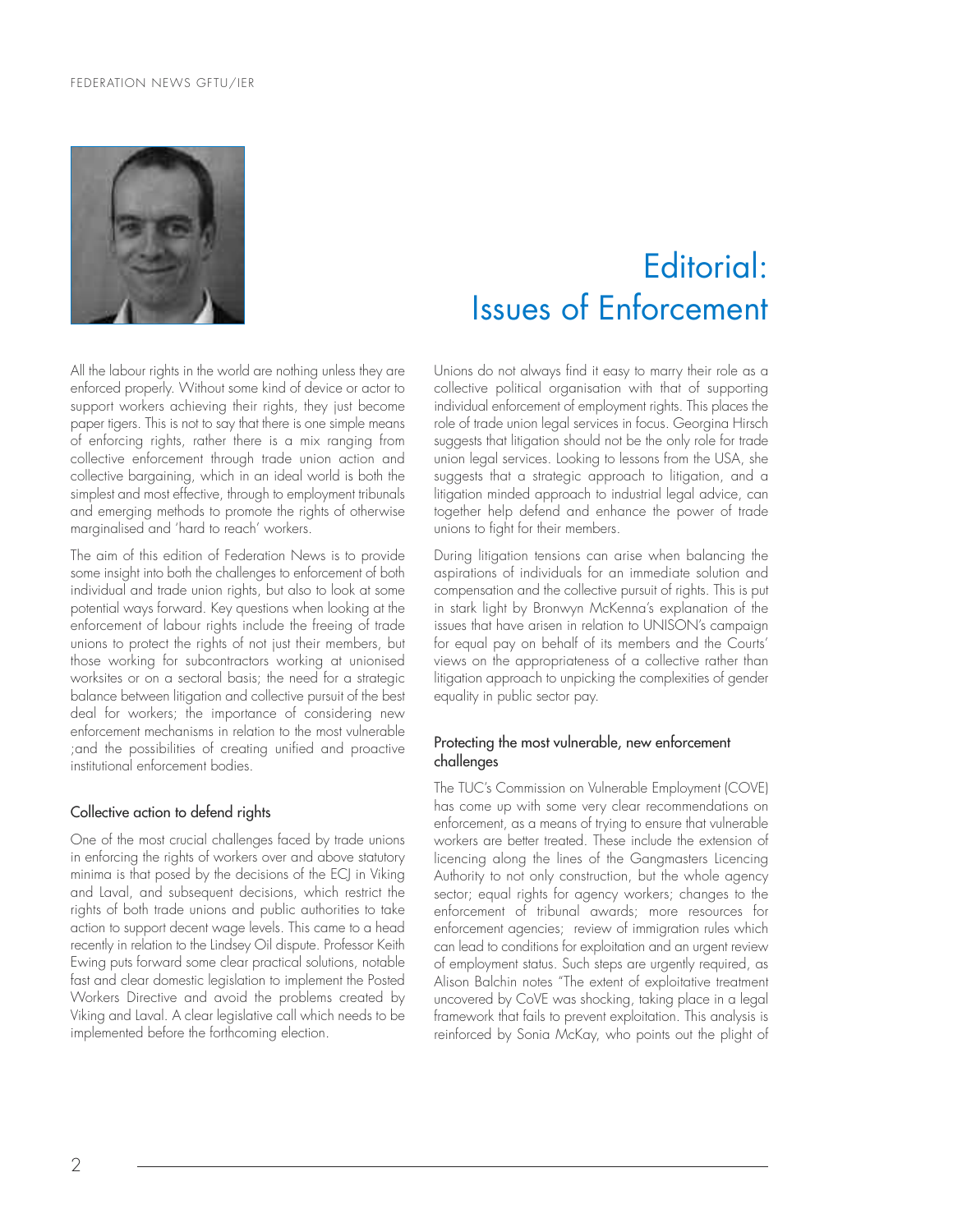Now you can keep up to date with the latest developments in employment law on a weekly basis...



Thompsons exists to fight for the rights of working men, women and their families – the people who need us most.

We've been fighting for 85 years and, like the unions we represent, we'll go on fighting.

Labour and European Law review, our flagship publication analysing

developments in employment law has gone weekly.

So now trade unionists can be even more up to date with case law and news.

To join the LELR weekly email bulletin mailing list email lelr@thompsons.law.co.uk

## ...and it's free



THE MOST EXPERIENCED TRADE UNION FIRM IN THE UK

### www.thompsons.law.co.uk